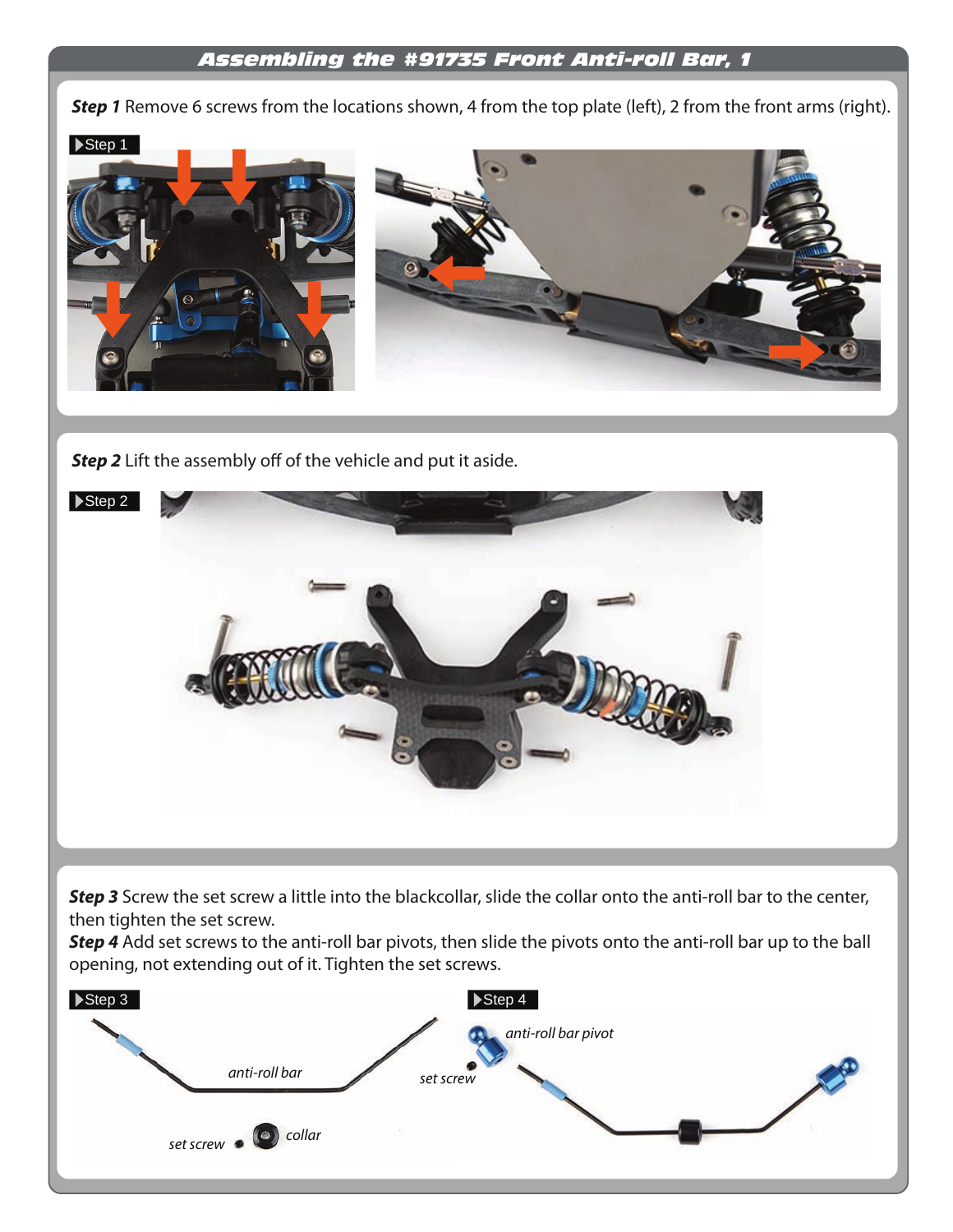**Step 5** Pop the anti-roll bar links onto the pivots. **Step 6** Insert the collar and anti-roll bar into the niche where shown (arrow).



**Step 7** Attach the 2 BHCS screws where shown. Tighten them just enough so the the bar is still somewhat free.

**Step 8** Attach the links to the balls on the arms.



**Step 9** Position the front end assembly in place. Insert the shock eyelets in the arms and fasten with 2 screws.

**Step 10** Insert the top plate and fasten with 4 screws. Anti-roll bar has been installed.



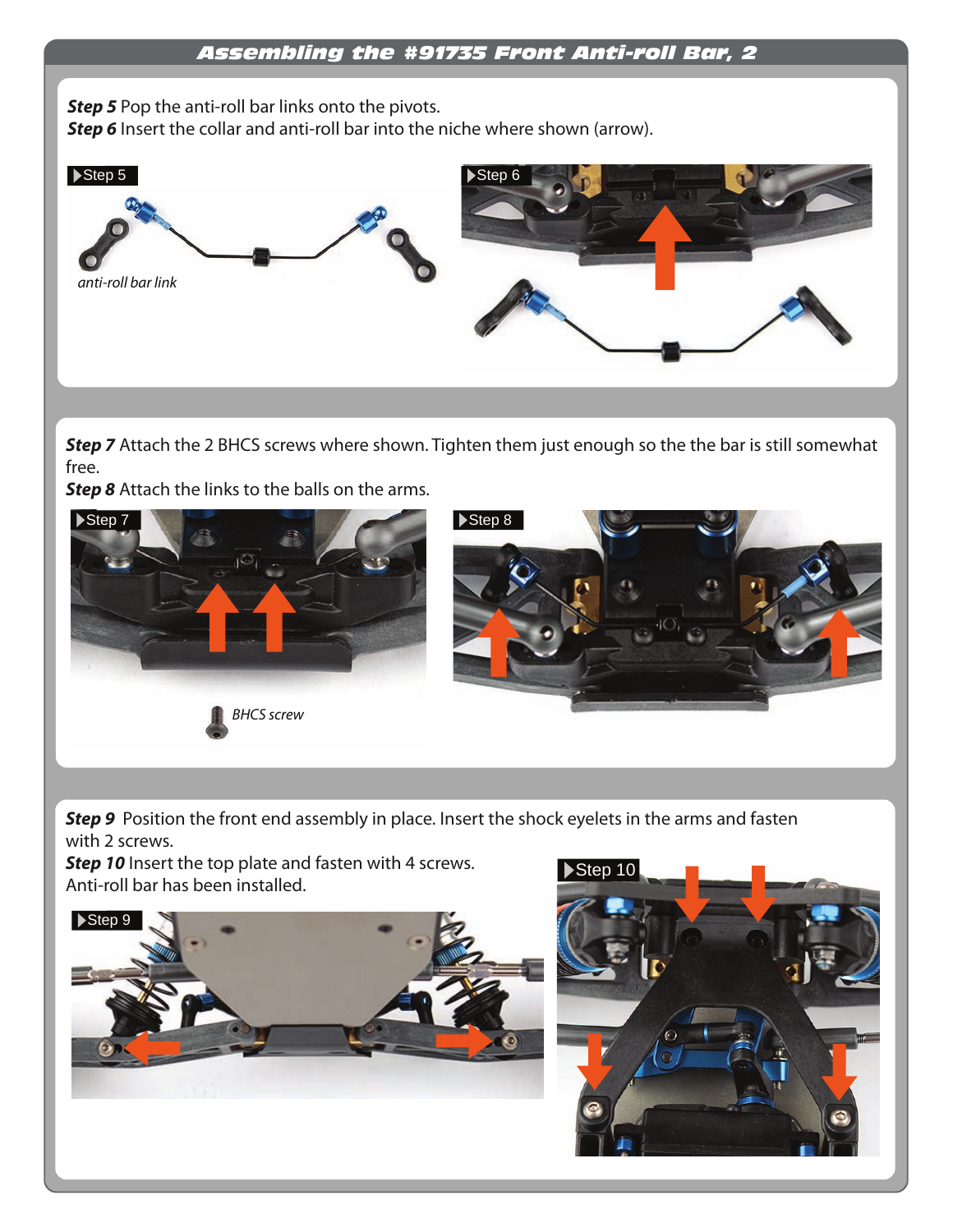## *Assembling the #91736 Rear Anti-roll Bar, 1*

**Step 1** Insert the set screw a little into the collar.

**Step 2** Slide the collar onto the anti-roll bar where shown, center it, and tighten the set screw.



**Step 3** Put the anti-roll bar in place as shown (right). The collar fits in the niche and will keep the bar centered. Hold it in place with the three parts (left), mounting them where shown (arrows), installing screws first, then set screws.

The set screws need to be tightened just enough to hold the bar in place, but still allow for free movement of the bar.





**Step 4** Add the set screws to the anti-roll bar pivots (arrow). Add the ball cups to the long set screws - note 90º orientation when assembled (see Step 5).